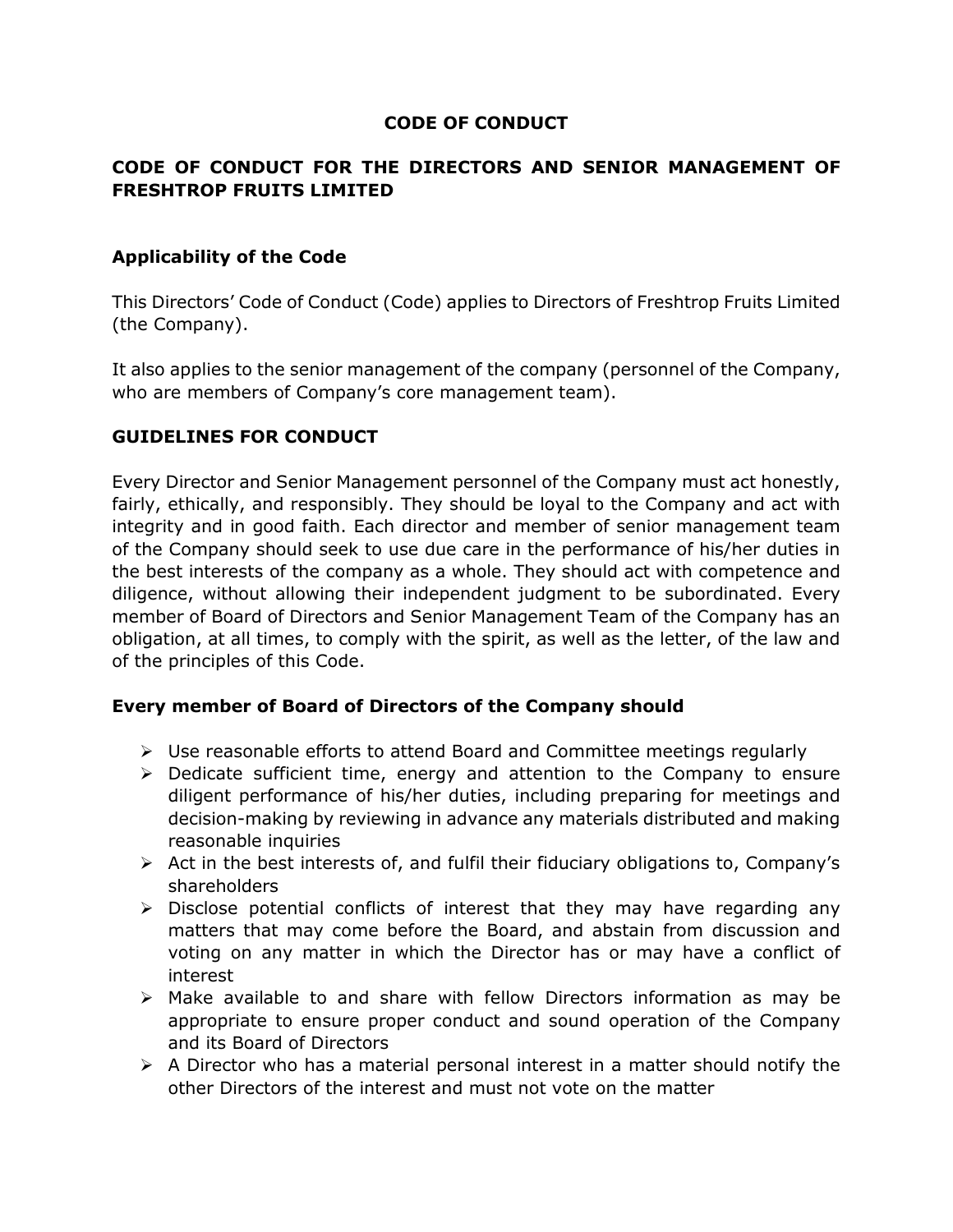- $\triangleright$  A Director must bring an open and independent mind to Board or Committee meetings and should not make a decision about a matter before attending and participating in the deliberations of the meeting
- $\triangleright$  While Directors must treat each other with courtesy and observe the other rules in this Code, Directors should be able to engage in vigorous debate on matters of principle
- $\triangleright$  Where a decision is not unanimous, a dissenting Director may disclose the fact that he/she dissented

# Every member of Board of Directors of the Company and Senior Management of the Company should

- $\triangleright$  Seek to comply with all Corporate Policies
- $\triangleright$  Conduct themselves in a professional, courteous and respectful manner
- $\triangleright$  Comply with all applicable laws, rules and regulations
- $\triangleright$  Act in a manner to enhance and maintain the reputation of the Company
- $\triangleright$  Respect the confidentiality of information relating to the affairs of the Company acquired in the course of their service except when authorized or legally required to disclose such information
- $\triangleright$  Not use confidential information acquired in the course of their service for their personal advantage

# CORPORATE BUSINESS OPPORTUNITIES

A corporate business opportunity is an opportunity (1) in the Company's line of business or proposed expansion or diversification, (2) which the Company is financially able to undertake and (3) which may be of interest to the Company.

A director or member of senior management of the Company, who learns of such a corporate business opportunity and who wishes to participate in it should disclose the opportunity to the Board of Directors. If the Board of Directors determines that the Company does not have an actual or expected interest in the opportunity, then, and only then, may the director or member of senior management of the Company participate in it, provided that the director/member of senior management of the Company has not wrongfully utilized the Company's resources in order to acquire the opportunity.

Directors/members of senior management of the Company owe a duty to the Company to advance the Company's interests when the opportunity to do so arises. Directors/members of senior management of the Company may not: (a) take for themselves opportunities that are discovered through the use of Company property or information or through the director's position; (b) use the Company's property or information or the director's position for personal gain; or (c) compete with the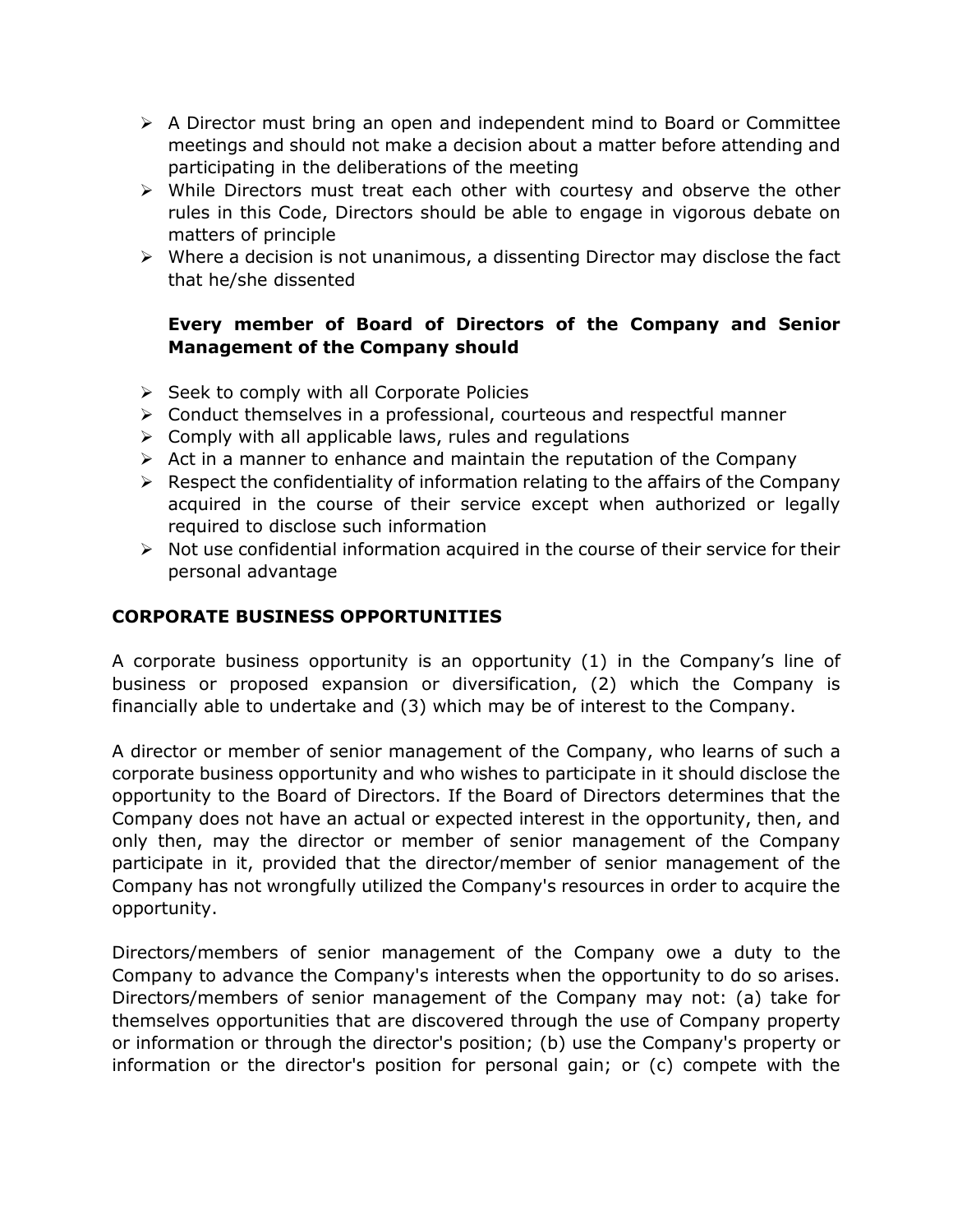Company, directly or indirectly, for business opportunities that the Company is pursuing.

# CONFLICTS OF INTEREST

Directors and members of senior management of the Company are expected to dedicate their best efforts to advancing the Company's interests and to make decisions that affect the Company based on the Company's best interests and independent of outside influences.

A conflict of interest occurs when a director's/member's of senior management team private interest interferes in any way, or even appears to interfere, with the interest of the Company as a whole.

Directors and members of senior management of the Company should avoid conflicts of interest with the Company. Any situation that involves, or may reasonably be expected to involve, a conflict of interest with the Company shall be disclosed promptly to the Chairman of the Board.

# **GIFTS**

Directors and members of senior management of the Company and their immediate families may not accept gifts from persons or firms who deal with the Company where the gift is being made in order to influence the director's actions as a member of the Board, or where acceptance of the gift could create the appearance of a conflict of interest

### COMPANY PROPERTY

Directors and members of senior management have a responsibility to safeguard and properly use Company assets and resources, as well as assets of other organizations that have been entrusted to the Company. Except as specifically authorized, Company assets, including Company equipment, materials, resources and proprietary information, must be used for Company business purposes only.

# CONFIDENTIAL INFORMATION

Directors and members of senior management of the Company should maintain the confidentiality of information entrusted to them by the Company.

The Company's confidential and proprietary information shall not be inappropriately disclosed or used for the personal gain or advantage of the director or anyone other than the Company.